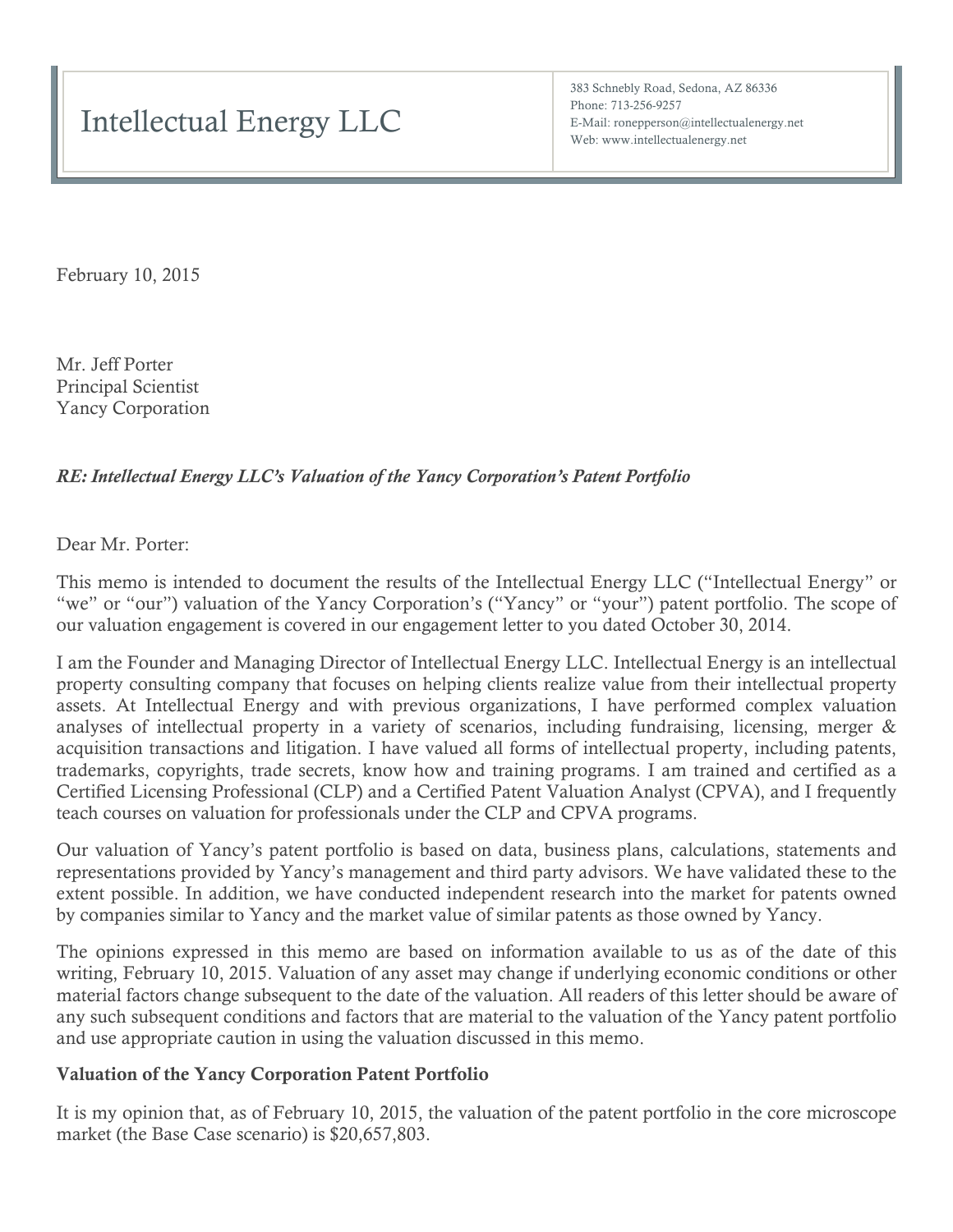I also evaluated two additional scenarios where Yancy's patent portfolio achieves broader market penetration into other microscopy applications. If the patent portfolio achieves a moderate market penetration into other applications, the valuation as of February 10, 2015 is \$31,759,351. If the patent portfolio achieves a high market penetration into other applications, the valuation as of February 10, 2015 is \$50,896,719.

# Background on the Yancy Corporation

Yancy Corporation is an early stage technology development company incorporated in Oregon and based in Arizona. Yancy's founder and Principal Scientist is Jeff Porter. Mr. Porter is a prolific inventor and technology developer with many years of experience in high technology, including measurement and testing technologies, semiconductor manufacturing and electronics manufacturing. Mr. Porter has worked for large technology companies such as Hewlett Packard as well as for smaller entrepreneurial start-ups.

Yancy's other principals include Cheryl Watkins. Ms. Watkins is an experienced businessperson with sales, marketing, financial management and administrative experience. She works closely with potential Yancy partners and customers and manages the company's finances. Mr. Porter and Ms. Watkins have other team members with experience in product development, technology transfer and prototype manufacturing supporting their efforts. Since these individuals are still employed by other parties, I do not name them in this letter.

Yancy has informed me that their preferred business strategy is to develop their microscope technology and license it out to current and new companies in the microscope industry. They have no plans to enter into manufacturing of their own products, beyond prototypes to support the licensing efforts. All of my valuation calculations are based on a licensing business model.

### Background on the Yancy Corporation Patent Portfolio

Yancy Corporation's primary patent asset is US Patent Application number US 2014/0240823 A1, titled "Method and Apparatus for Producing a Super-Magnified Wide-Field Image". This application was filed on November 27, 2013 and was published on August 24, 2014. The claims of the patent application cover a method of producing a super magnified image using various constructions of wide field microscopes. The technology disclosed in the patent application provides far better resolving power than can currently be achieved with light microscopes. Yancy has demonstrated 30-nanometer resolution using a 488 nanometer light source, which is a 67% improvement on the current world record. Resolution at this fine a level is currently only available using elaborate sample preparations that usually destroy the sample of the material being imaged. The Yancy technology also does not require extensive data processing after the image is acquired, and can produce real time images. The patent pending technology uses novel concepts to break through the "Abbe Limit", a longstanding resolution constraint for optical microscopes of 200 nanometers.

The patent pending Yancy technology has been demonstrated with a "garage" scale prototype using inexpensive scavenged surplus parts. The prototype has shown that the technology does achieve world record-breaking levels of resolution without expensive custom parts, elaborate and destructive sample preparation or post imaging processing.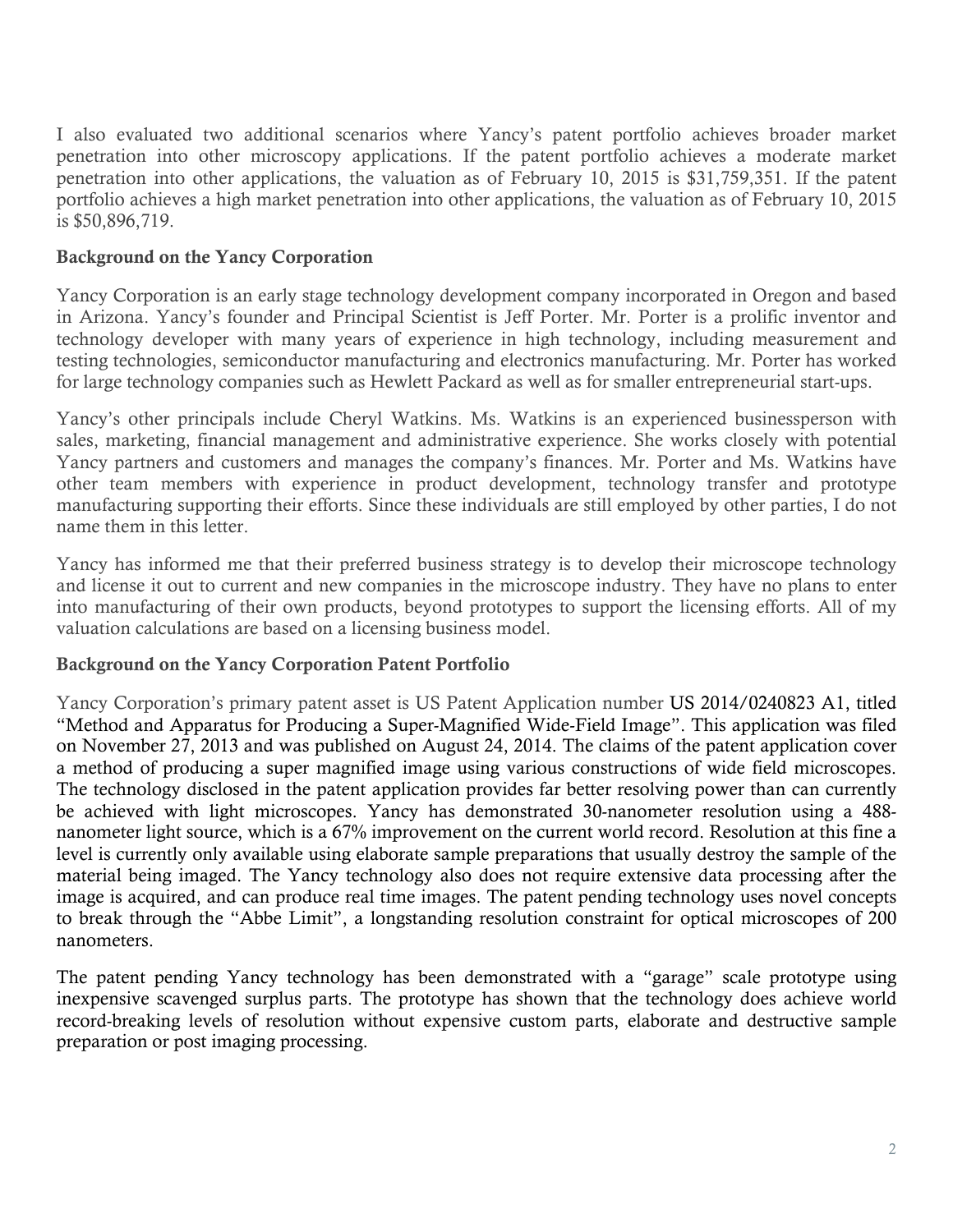## Market for Microscope Technology

Microscope technology is widely used in a number of industries, from academic and industrial research to diagnostic testing to semiconductor manufacturing. Yancy provided me with an extensive list of potential markets that could use the patent portfolio to improve existing products or create new market opportunities for incumbent producers of microscope products.

For the Base Case valuation analysis (described in detail below), I focused on current producers of optical microscopes as the target market. German and Japanese companies dominate this market. These are companies with long histories of manufacturing high quality optical lenses for cameras. I obtained the most recent sales data for the microscope business units of Zeiss, Olympus, Nikon and Leica. There are many smaller, non-publically traded companies that also produce microscopes, but the four named companies are believed to have about a 67% market share. The four largest companies reported a total of \$2.95 B in microscope sales in 2014; this was up from 2013 but still significantly less than sales prior to the Great Recession. Applying the market share estimate, I estimate that the total microscope market for the Base Case is approximately \$4.4 B.

### Valuation Determination

In determining the value of Yancy's patent portfolio, I considered several methods and approaches, including the Cost Method, the Market Method and the Income (Discounted Cash Flow) Method. After study and deliberation, I chose to use a combination of the Market and Income Methods.

I determined that the valuation of the Yancy patent portfolio for the core microscope market as of February 10, 2015 is \$20,657,803. I also evaluated two additional scenarios where Yancy's patent portfolio achieved broader market penetration into other microscopy applications. If the patent portfolio achieves a moderate market penetration into other applications, the valuation as of February 10, 2015 is \$31,759,351. If the patent portfolio achieves a high market penetration into other applications, the valuation as of February 10, 2015 is \$50,896,719.

A more detailed explanation of my approach and methodology is discussed below.

### Base Case Valuation

The Market Method uses comparable transactions to value intellectual property. It is analogous to real estate appraisal, where appraisers use comparable previous transactions to determine the value of a current property transaction.

For the Base Case (defined as the core microscope market, comparable to the market segment identified above), I relied on market timing and market penetration rates provided by Yancy Corporation. Yancy indicated that they believed that they could begin licensing technology to this market within two years, with peak market penetration occurring seven years after that, and some market share erosion beginning nine years after first sales of the technology. The peak market penetration is expected to be about 35% of the current market size as defined above. Based on my experience, these assumptions seem to be reasonable and achievable in a licensing business with breakthrough technology and strong patent protection.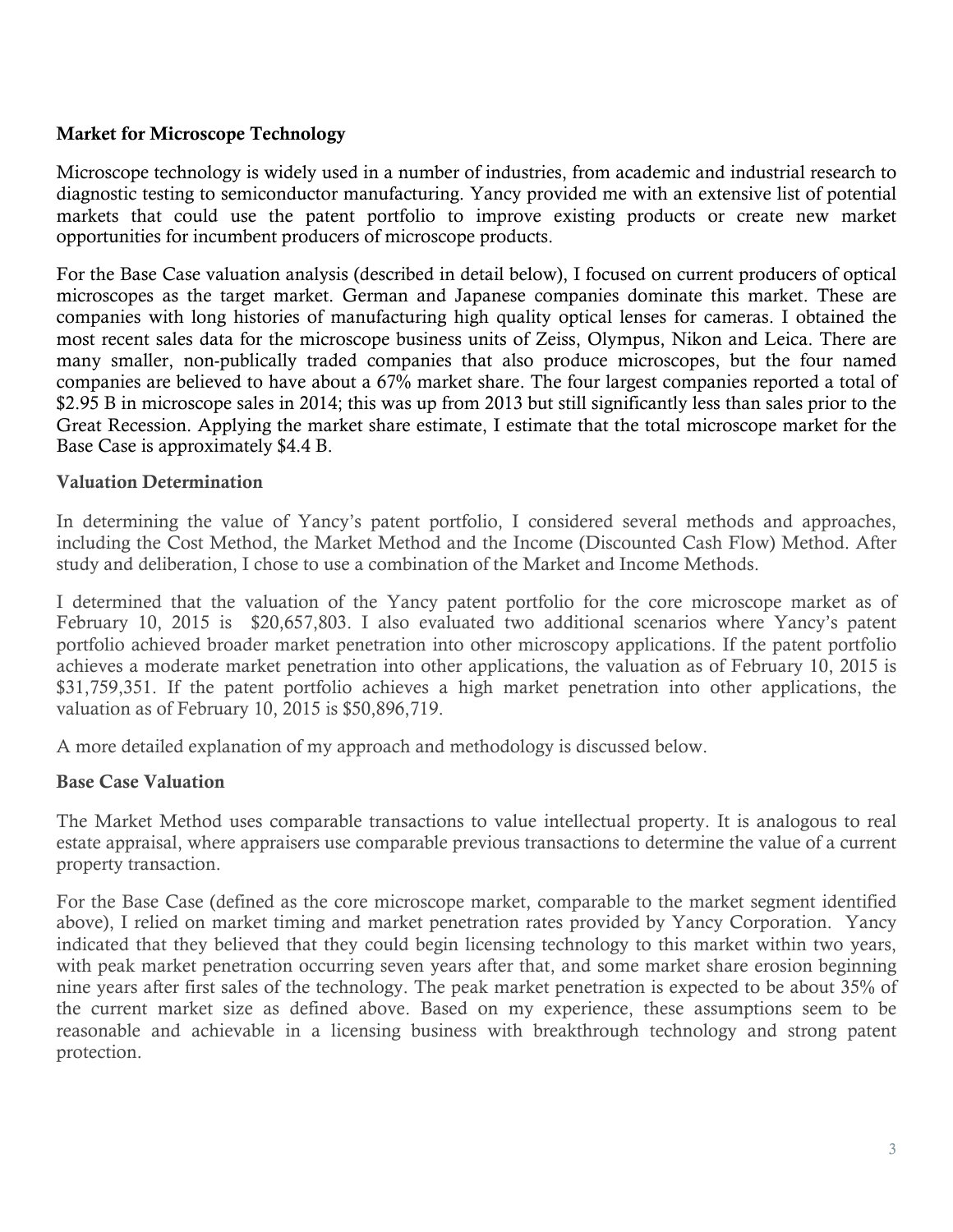I worked with ktMine to find comparable transactions. ktMine is a database provider who, for over ten years, has found and cataloged records of intellectual property transactions from public company filings, news sources, press releases and litigation results. ktMine is considered to be one of the top providers for comparable intellectual property transactions, and I have used them many times for valuation engagements.

I requested comparable transactions for microscope and microscopy technology. ktMine returned 54 potentially relevant transactions that met my search criteria. I then examined the abstracts of these transactions and eliminated transactions that I did not feel to be comparable to the Yancy patent portfolio. This resulted in 21 transactions that I deemed to be potentially comparable. I then obtained the detailed descriptions of these 21 transactions. Upon further review, I eliminated six other transactions that were not comparable to Yancy's patent portfolio. This left a database of 15 transactions that appeared to be closely comparable to what Yancy Corporation plans to do.

The comparable transactions expressed the value of the licensed property in terms of a royalty rate, or the percentage of the licensee's revenue that is paid for the right to use the licensed property. In the database of 15 comparable transactions, the royalty rate ranged from 2 % to 12.5%, and 8 of the 15 transactions had royalty rates in excess of 5%. The average royalty rate was 4.65 %. For the Base Case valuation, I used the average royalty rate of 4.65 % for my analysis.

I then examined the appropriate revenue base for the patent portfolio. I referred to the Yancy market projection that was provided to me. This Excel model has a detailed breakdown of all of all projected revenue streams from the licensing of the patent portfolio for 10 years after the first product license is executed, which is expected to be within 2 years. These revenue streams are well within the statutory life of the patent portfolio. For the Base Case, I used the market projection for the Basic Microscope. In my opinion, the current patent portfolio has the best chance of success in this market as Yancy has already demonstrated the technology and a license to the Yancy technology would provide a microscope producer with a significant competitive advantage. The projected royalty base for the Basic Microscope begins at \$20 M per year two years from now, growing to \$1.7 B per year eight years from now before declining to \$1 B per year 11 years from now. As discussed above, in my experience, these market projections for the royalty base for a license to the patent portfolio appear to be reasonable.

I then determined the proper discount factor to use in determining the net present value of discounted cash flow of the future earnings attributable to the patent portfolio. A discount factor is used to account for the risk of future cash flow projections being achieved by an enterprise. Very speculative ventures may have discount factors in excess of 50-60%, whereas very low risk ventures may have discount rates of 10% or less.

I determined that a 40% discount factor was appropriate to use for the future cash flows attributable to the patent portfolio. This discount factor recognizes that there is risk in Yancy achieving future cash flow projections, but that risk is more typical of an early stage company with a working prototype of its product rather than a start up that has yet to file patents, develop a market entry strategy or build a working prototype. I based this determination on the following factors.

• Yancy's founders have considerable technical and market expertise in the microscope business (reduces risk);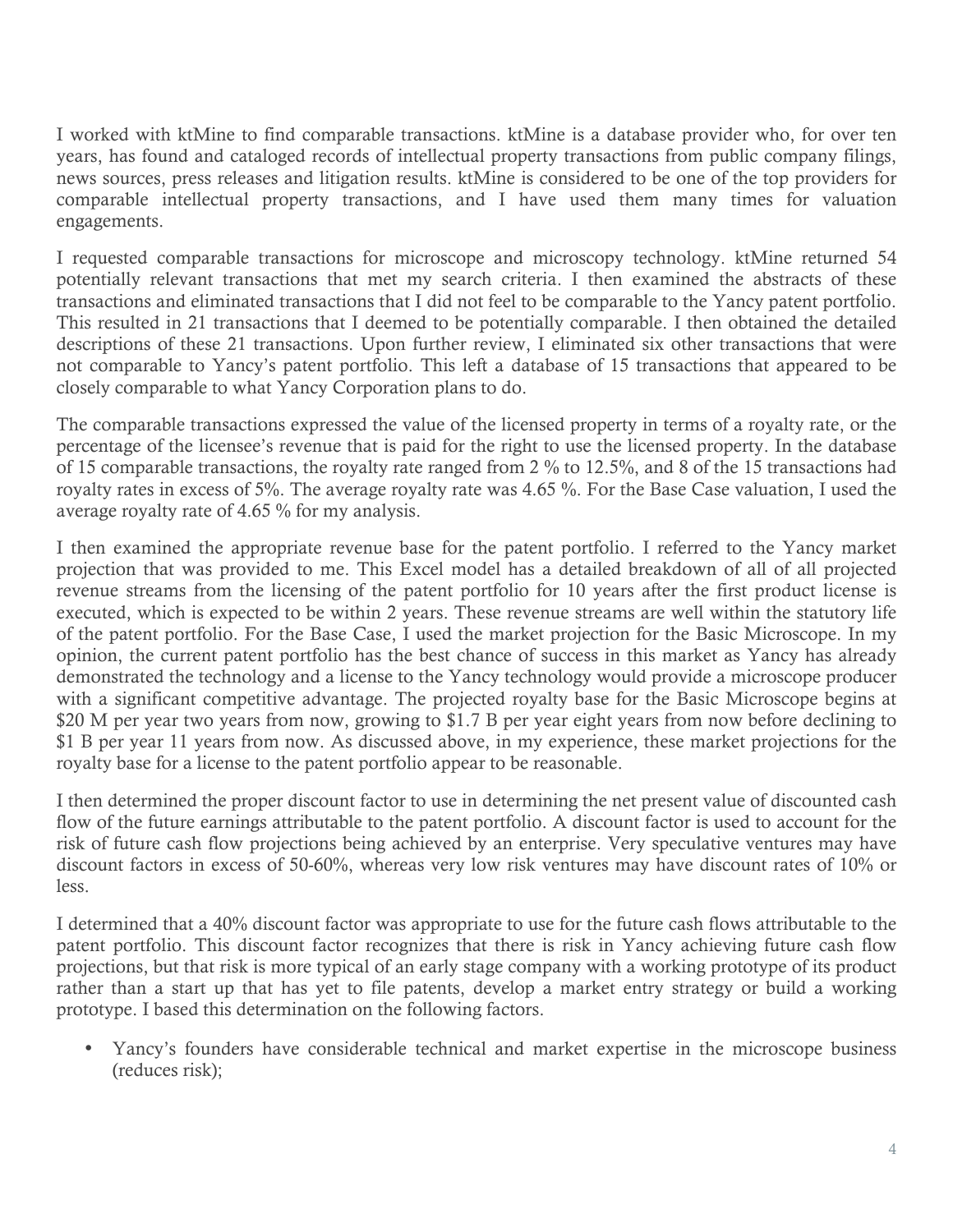- Yancy has filed a strong US patent application with broad coverage of the technology (reduces risk);
- Yancy's patent portfolio can build off of the initial filings and use a very favorable priority date to buttress the core patent (reduces risk);
- No prior art has yet been identified which could be used to reduce the scope of the claims of Yancy's patent portfolio (reduces risk);
- Yancy has developed a working prototype demonstrating the technology and its significant advantages over incumbent technologies using salvaged parts (reduces risk);
- The Basic Microscope market is growing as it recovers from the Great Recession, and Yancy's market opportunity in the Basic Microscope market is considerably larger than their projected penetration (reduces risk);
- Yancy's patent portfolio has no issued patents, and patents in prosecution may have their claims limited during the process (increases risk);
- Yancy does not yet have a potential licensee in negotiations, and it may take longer than planned to sign the first license and begin earning licensing revenue (increases risk);
- Yancy needs additional funding to make the next prototype and further advance the technology, and delays in obtaining that funding could delay the signing of the first license and earning licensing revenue (increases risk).

Finally, to determine the value of the patent portfolio under Base Case, I calculated the future cash flows attributable to the licensing of the patent portfolio and discounted those cash flows at the 40% discount factor. For each year's cash flow, I applied the 4.65 % comparable royalty rate to the projected Yancy revenues, then discounted the cash flows by the discount factor applied to that year (the discount factor compounds much like an interest rate, so cash flows from more distant years are discounted more than those in earlier years).

I determined that the valuation of the patent portfolio under the base case is \$20,657,803 as of February 9, 2015.

# Additional Products – Valuation Under a Moderate Market Penetration Scenario

I next considered a scenario where the Yancy patent portfolio is able to penetrate additional market segments as identified in Yancy's market projections. Based on my understanding of the underlying technology and the patent portfolio, I assumed that three additional products would be added to the product mix; Basic Telescopes, Research Telescopes and Desktop Research Systems.

For Basic Telescopes, Yancy projected selling licenses for 100 units per year, which amounts to a royalty base of about \$11M per year. First sales would be expected three years from now.

For Research Telescopes, Yancy projected selling licenses to 10 units in two years, falling to 5 units per year after four years and maintaining at that level. The royalty base would peak at \$100 M per year and decline to \$50 M per year.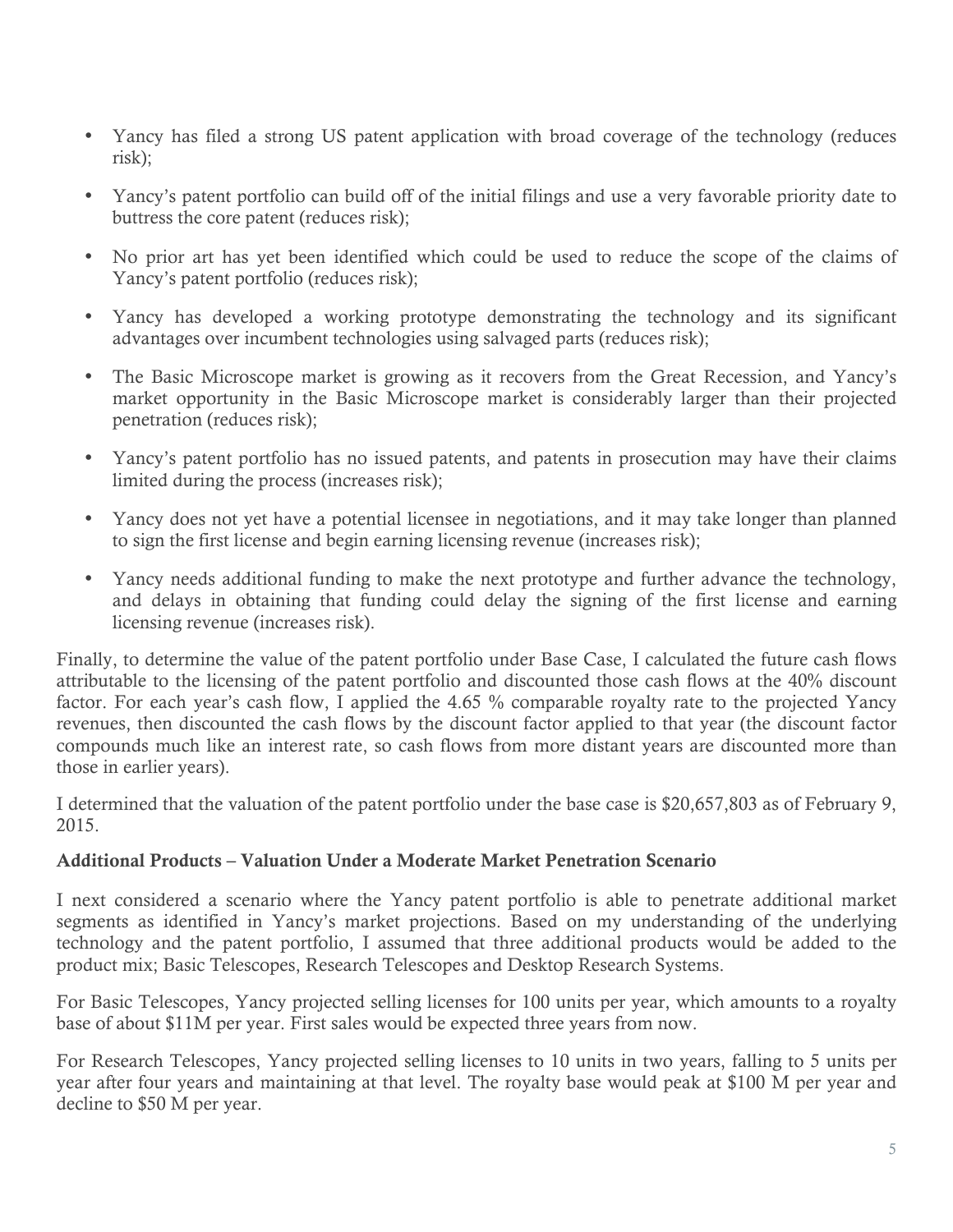For Desktop Research Systems (a medical research product), Yancy projected selling licenses for 1000 units three years from now, peaking at 10,000 units per year 12 years from now. The royalty base would begin at \$200 M per year and steadily grow to \$2+ B per year.

I applied a 3% royalty rate to the royalty base for this scenario. I performed another ktMine search and found numerous comparable licensing deals, with an average rate of 3.5%. I discounted this to 3% to account for my experience in similar medical research technologies, which is the bulk of the royalty base in this scenario.

I used a discount factor of 50% for this scenario. I increased the discount rate primarily because it is inherently much more difficult to successfully launch multiple licensing programs across multiple industries. Each industry has its own unique needs and expectations, and an early stage company such as Yancy will need additional funding, staff and relationships to execute this strategy. All of these factors increase the risk versus the Base Case, so the discount factor must also rise commensurate with the risk.

I determined that the patent portfolio would increase in value by \$11,101,548 for the successful licensing into these three additional products. Therefore, I determined that the valuation of the portfolio under this scenario as of February 10, 2015 is \$31,759,351.

## Additional Products – Valuation Under a High Market Penetration Scenario

Finally, I considered a scenario where the Yancy patent portfolio is able to penetrate even more market segments as identified in Yancy's market projections. Based on my understanding of the underlying technology and the patent portfolio, I assumed that three additional products would be added to the product mix; Desktop Biological ID Systems, 3D Direct Write Lithography Systems and Portable Biomaterial ID Systems.

For Desktop Biological ID Systems, Yancy projects licensing 20 units two years from now, growing rapidly to 200,000 units 11 years from now. The royalty base starts small at \$625 K per year and peaks at \$8 B per year.

For 3D Direct Write Lithography Systems, Yancy projects licensing 100 units per year beginning six years from now and maintaining at that level. The royalty base is about \$1.6 B per year.

For Portable Biomaterial ID Systems, Yancy projects licensing 20 units per year beginning five years from now, with a peak of 100 units per year. The royalty base begins at about \$650 K per year and grows to about \$7 M per year.

I applied the 3% royalty rate I derived for the moderate market penetration scenario for the high market penetration scenario. In my experience, this rate would be applicable in the industries covered by these three products.

I used a discount factor of 70% for this scenario. As with the moderate market penetration scenario, the risks of launching even more licensing programs in even more industries (including semiconductor manufacturing tools with its long development cycles) are greater than the prior scenario, and a higher discount rate is warranted.